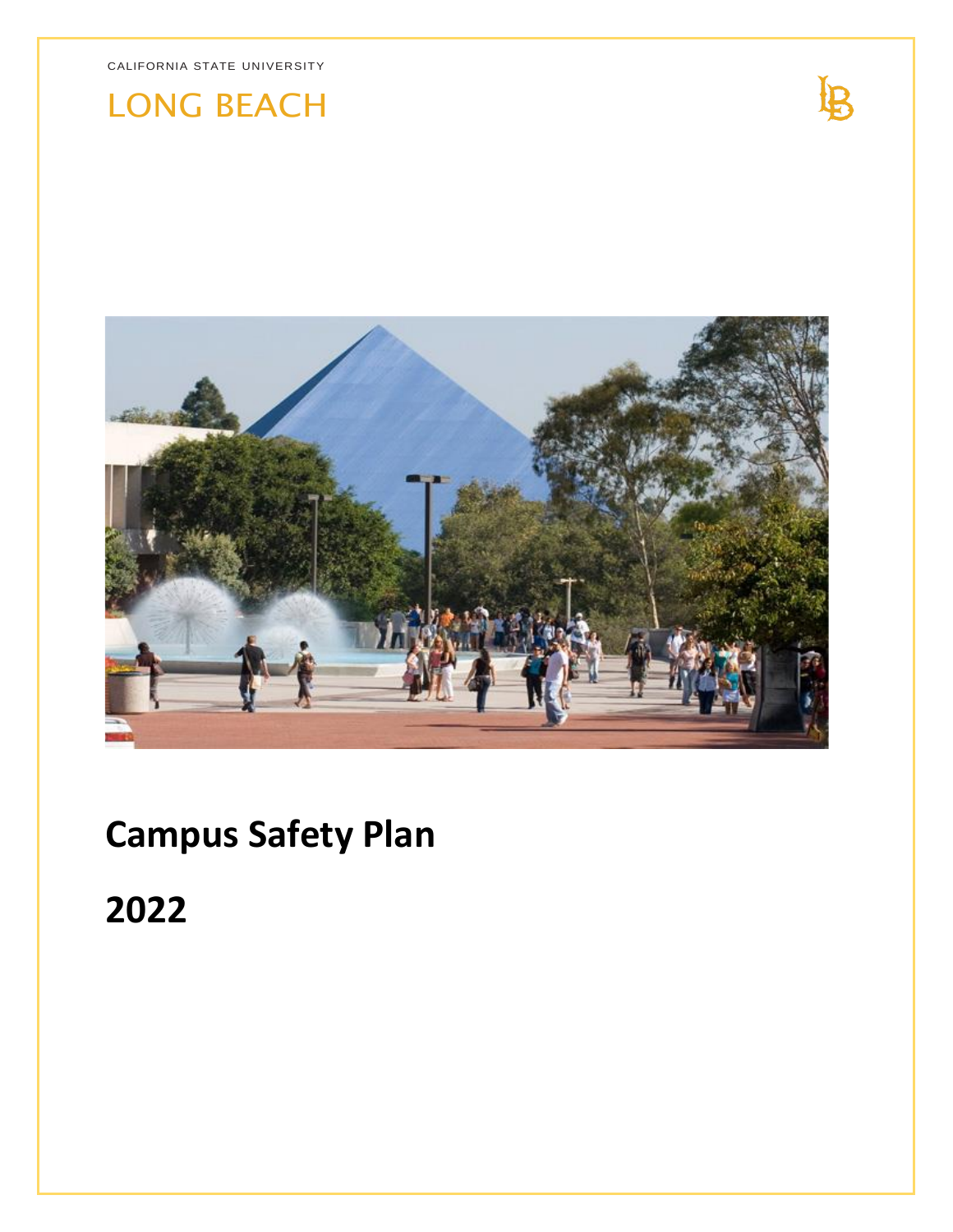# **AVAILABILITY, LOCATION, AND METHODS TO SUMMON LAW ENFORCEMENT ASSISTANCE**

The University Police Department provides 24-hour service to protect and render aid to the University community. Police Dispatch can be reached directly 24 hours a day by phone at 562- 985-4101. The University Police station is located at 1250 Bellflower Blvd. Long Beach, California 90840 off of Palo Verde Ave., in parking lot E5 across from the Student Recreation and Wellness Center. The peace officers of Long Beach State have state-wide police authority and jurisdiction per Penal Code 830.2(c) and Education Code 89560, and are vested with law enforcement powers and responsibilities, identical to the local police or sheriff departments in your home community.

## **Crime Reporting**

The campus community is strongly encouraged to report all known or suspected incidents of criminal activity on campus to the University Police Department as soon as possible. When calling the University Police Department always:

- Provide your name, telephone number and location
- Give clear and accurate information
- Be prepared to supply suspect and vehicle description, and direction of travel
- DO NOT HANG UP! Follow the instructions of the police dispatcher

## **By Telephone Contact:**

- Emergency: 9-1-1
- University Police: (562) 985-4101
- $\bullet$  Text to 9-1-1

## **Emergency Blue Light Call Stations**

The button is pushed, the blue strobe light flashes from the top of the phone tower, the University Police dispatcher is notified immediately and an officer is sent to the location of the telephone. There are also wall mounted phones throughout the campus as well as phones inside of elevators. There are more than 300 of these call stations on campus.

**In Person Contact:** 

 Main Station: Brick building located south of the Student Recreation and Wellness Center, off Palo Verde Ave.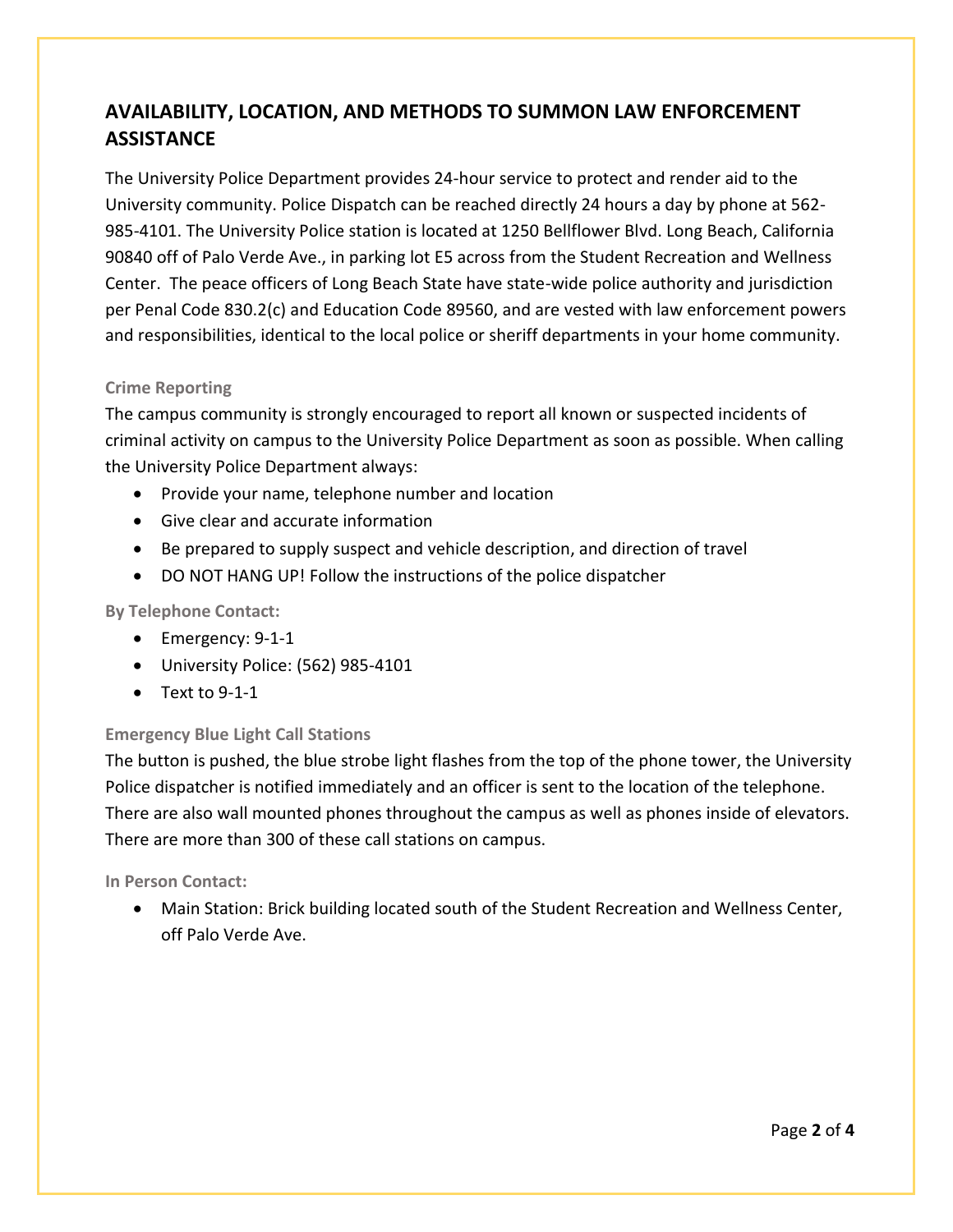# **SPECIAL SAFEGUARDS FOR FACILITIES OR ACTIVITIES**

#### **Security of and Access to Campus Facilities**

All campus facilities are key-accessed and most are open daily for scheduled campus community use. Campus key control and distribution is a function of the Beach Building Services. The University Police is responsible for locking all state owned buildings. A few buildings owned and controlled by Associated Students Incorporated and the Auxiliary Services Corporation utilize their own personnel to lock the buildings.

## **Security Considerations Used in Maintenance of Campus Facilities**

Regular inspections and surveys of campus indoor and outdoor lighting, shrubbery and walkways are conducted. The University Police works in conjunction with Physical Planning and participates in Crime Prevention Through Environmental Design concepts.

#### **Special Event Safety Planning**

Preparation for large events on campus involve the creation of Incident Action Plans, according to the Standardized Emergency Management System and in collaboration with mutual aid agencies and contracted safety personnel as needed.

#### **New Student Orientations**

University Police personnel provide personal safety tips and emergency contact information to new students on a regular basis. Students are informed of policies, crime reporting procedures, and safety programs through regular outreach via email, social media, and tabling at events throughout the academic year.

## **ACTIONS IN THE LAST 18 MONTHS TO INCREASE SAFETY**

- 1. Completed Horn Center camera project.
- 2. Completed Phase I through phase III of door hardware upgrade to shelter in place locks.
- 3. Shelter in place, evacuation, earthquake drills on campus to better prepare campus community.
- 4. Provide multiple safety workshops and trainings on topics including sexual assault prevention, alcohol poisoning, bystander intervention, healthy relationships, violence prevention, active shooter response, fire safety, and personal safety.
- 5. Completed fire alarm upgrades to Los Alamitos and Los Cerritos housing buildings.

## **CHANGES IN SAFETY PRECAUTIONS DURING THE NEXT 24 MONTHS**

- 1. Complete designated "wheel paths" to separate pedestrians from wheeled vehicles.
- 2. Continue to provide Safety Escorts to the students through our CSO (Community Service Officer) program.